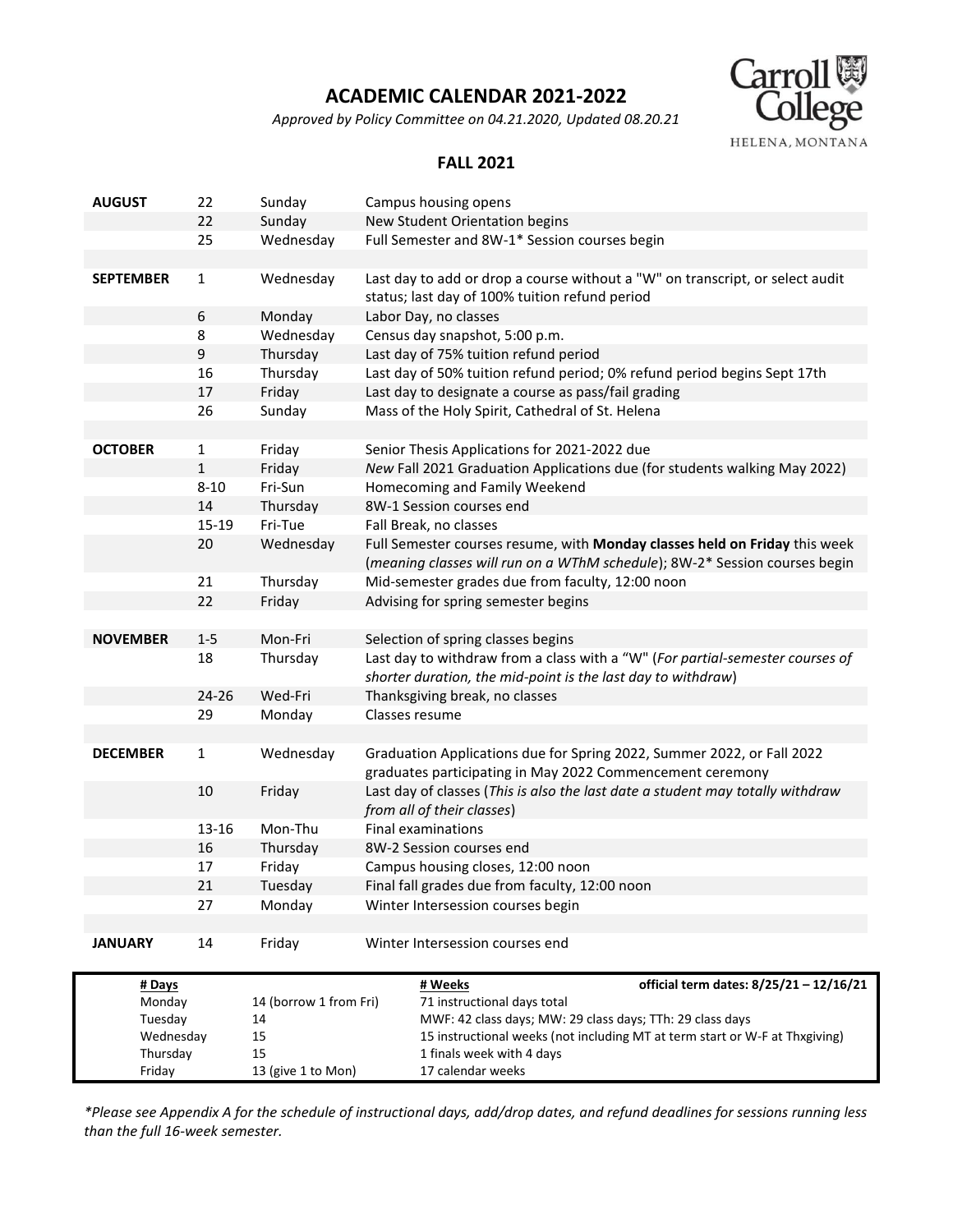*Approved by Policy Committee on 04.21.2020, Updated 08.20.21*



#### **SPRING 2022**

| <b>JANUARY</b>  | 14             | Friday                 | Winter Intersession courses end                                                |  |  |  |  |  |
|-----------------|----------------|------------------------|--------------------------------------------------------------------------------|--|--|--|--|--|
|                 | 16             | Sunday                 | Campus housing opens                                                           |  |  |  |  |  |
|                 | 16             | Sunday                 | New Spring Student Orientation                                                 |  |  |  |  |  |
|                 | 17             | Monday                 | Martin Luther King Day, no classes                                             |  |  |  |  |  |
|                 | 18             | Tuesday                | Full Semester and 8W-3* Session courses begin                                  |  |  |  |  |  |
|                 | 25             | Tuesday                | Last day to add or drop a course without a "W" on transcript, or select audit; |  |  |  |  |  |
|                 |                |                        | last day of 100% tuition refund period                                         |  |  |  |  |  |
|                 | 31             | Monday                 | Census day snapshot, 5:00 p.m.                                                 |  |  |  |  |  |
|                 |                |                        |                                                                                |  |  |  |  |  |
| <b>FEBRUARY</b> | 1              | Tuesday                | Last day of 75% tuition refund period                                          |  |  |  |  |  |
|                 | 4              | Friday                 | Last day to designate a course as pass/fail grading                            |  |  |  |  |  |
|                 | 8              | Tuesday                | Last day of 50% tuition refund period; 0% refund period begins Feb 9th         |  |  |  |  |  |
|                 |                |                        |                                                                                |  |  |  |  |  |
| <b>MARCH</b>    | 4              | Friday                 | 8W-3 Sessions courses end                                                      |  |  |  |  |  |
|                 | $7 - 11$       | Mon-Fri                | <b>Spring Break</b>                                                            |  |  |  |  |  |
|                 | 14             | Monday                 | Full Semester courses resume; 8W-4* Session courses begin                      |  |  |  |  |  |
|                 | 15             | Tuesday                | Mid-semester grades due from faculty, 12:00 noon                               |  |  |  |  |  |
|                 | 16             | Wednesday              | Advising for fall semester begins                                              |  |  |  |  |  |
|                 |                |                        |                                                                                |  |  |  |  |  |
| <b>APRIL</b>    | $5 - 8$        | Tue-Fri                | Selection of fall classes begins                                               |  |  |  |  |  |
|                 | 12             | Tuesday                | Last day to withdraw from a class with a "W" (For partial-semester courses of  |  |  |  |  |  |
|                 |                |                        | shorter duration, the mid-point isthe last day to withdraw)                    |  |  |  |  |  |
| 15              |                | Friday                 | Good Friday, no classes                                                        |  |  |  |  |  |
|                 | 17             | Sunday                 | Easter Sunday                                                                  |  |  |  |  |  |
|                 | 18             | Monday                 | Easter Monday, no classes                                                      |  |  |  |  |  |
|                 | 19             | Tuesday                | Classes resume, with Monday classes held on Tuesday this week (meaning         |  |  |  |  |  |
|                 |                |                        | classes will run on a MWThF schedule)                                          |  |  |  |  |  |
|                 | 28             | Thursday               | <b>Honors Convocation</b>                                                      |  |  |  |  |  |
|                 | 29             | Friday                 | Student Undergraduate Research Festival - SURF sessions in lieu of classes     |  |  |  |  |  |
|                 |                |                        |                                                                                |  |  |  |  |  |
| <b>MAY</b>      | $\overline{2}$ | Monday                 | Final senior theses due to Corette Library                                     |  |  |  |  |  |
|                 | 6              | Friday                 | Last day of classes (This is also the last date a student may totally withdraw |  |  |  |  |  |
|                 |                |                        | from all of their classes.)                                                    |  |  |  |  |  |
|                 | $9 - 12$       | Mon-Thu                | <b>Final examinations</b>                                                      |  |  |  |  |  |
|                 | 12             | Thursday               | 8W-4 Session courses end                                                       |  |  |  |  |  |
|                 | 13             | Friday                 | Campus housing closes for non-graduates, 12:00 noon                            |  |  |  |  |  |
|                 | 14             | Saturday               | Baccalaureate & Commencement                                                   |  |  |  |  |  |
|                 | 15             | Sunday                 | Campus housing closes for graduates, 12:00 noon                                |  |  |  |  |  |
|                 | 19             | Thursday               | Final spring grades due from faculty, 12:00 noon                               |  |  |  |  |  |
|                 |                |                        |                                                                                |  |  |  |  |  |
| # Days          |                |                        | # Weeks<br>official term dates: 1/18/22 - 5/12/22                              |  |  |  |  |  |
| Monday          |                | 14 (borrow 1 from Tue) | 71 instructional days total                                                    |  |  |  |  |  |
| Tuesday         |                | 14 (give 1 to Mon)     | MWF: 42 class days; MW: 29 class days; TTh: 29 class days                      |  |  |  |  |  |
| Wednesday       |                | 15                     | 15 instructional weeks (not including spring break week)                       |  |  |  |  |  |
| Thursday        |                | 15                     | 1 finals week with 4 days                                                      |  |  |  |  |  |
| Friday          |                | 13 (not counting SURF) | 17 calendar weeks                                                              |  |  |  |  |  |

*\*Please see Appendix A for the schedule of instructional days, add/drop dates, and refund deadlines for sessions running less than the full 16-week semester.*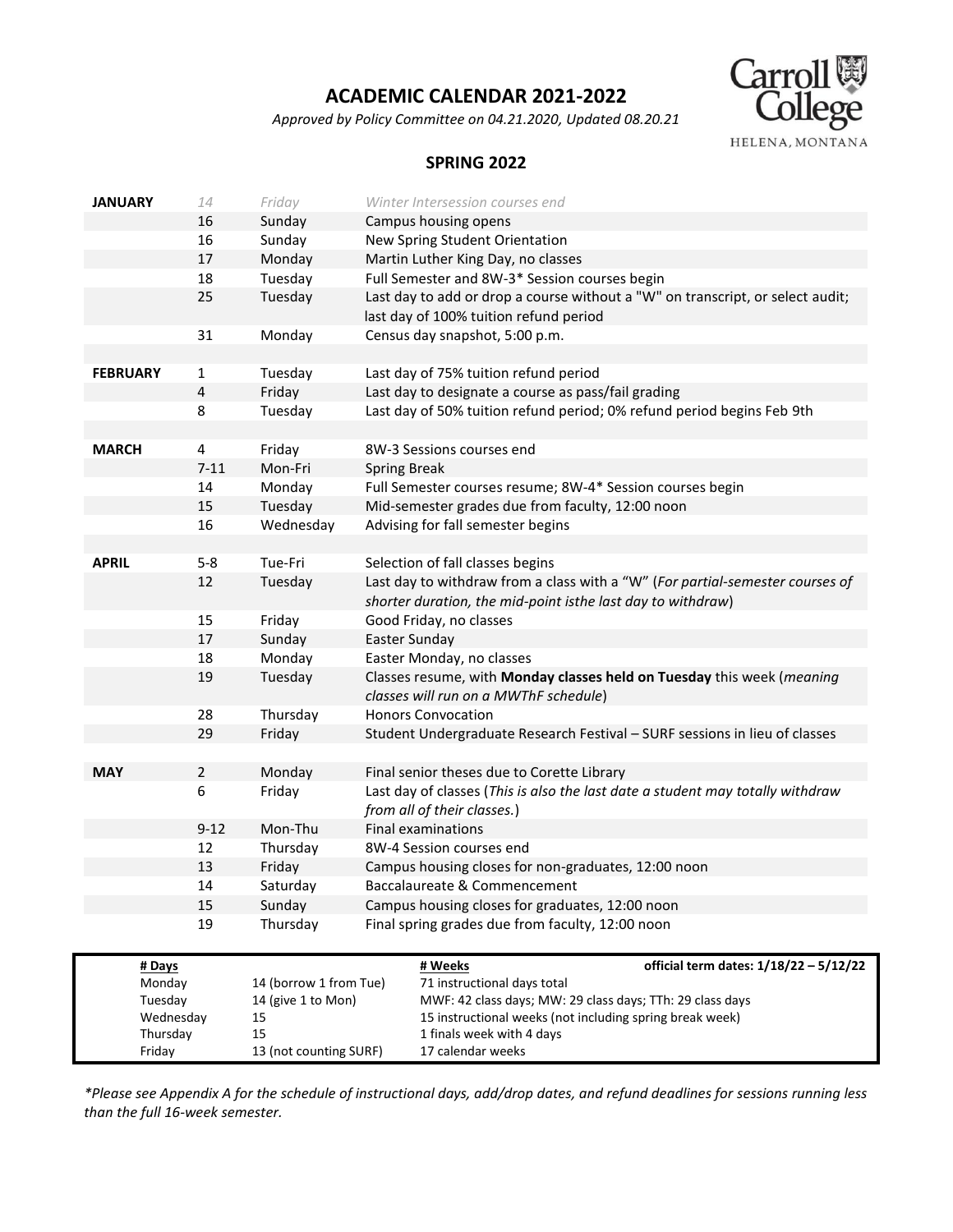*Approved by Policy Committee on 04.21.2020, Updated 08.20.21*



#### **SUMMER 2022**

| <b>MAY</b>    | 18                                             | Wednesday          | refund                                                                                                                                                               | Final day to drop Undergrad Session 3W-1, 6W-1, and 12W courses for 100%  |  |  |  |  |  |
|---------------|------------------------------------------------|--------------------|----------------------------------------------------------------------------------------------------------------------------------------------------------------------|---------------------------------------------------------------------------|--|--|--|--|--|
|               | 23                                             | Monday             | Undergrad Session 3W-1, 6W-1, and 12W courses begin - 50% refund thru<br>first day; Graduate Session 6W-1 and 12W courses begin (refund policies vary<br>by program) |                                                                           |  |  |  |  |  |
|               | 30                                             | Monday             | Memorial Day, no classes                                                                                                                                             |                                                                           |  |  |  |  |  |
|               |                                                |                    |                                                                                                                                                                      |                                                                           |  |  |  |  |  |
| <b>JUNE</b>   | 8                                              | Wednesday          | Final day to drop Undergrad Session 3W-2 courses for 100% refund                                                                                                     |                                                                           |  |  |  |  |  |
|               | 10                                             | Friday             |                                                                                                                                                                      | Undergrad Session 3W-1 courses end                                        |  |  |  |  |  |
|               | 13                                             | Monday             |                                                                                                                                                                      | Undergrad Session 3W-2 courses begin - 50% refund thru first day          |  |  |  |  |  |
|               | 29                                             | Wednesday          |                                                                                                                                                                      | Final day to drop Undergrad Session 3W-3 and 6W-2 courses for 100% refund |  |  |  |  |  |
|               | 30                                             | Thursday           | Undergrad Session 3W-2 and 6W-1 courses end; Graduate Session 6W-1<br>courses end                                                                                    |                                                                           |  |  |  |  |  |
|               |                                                |                    |                                                                                                                                                                      |                                                                           |  |  |  |  |  |
| <b>JULY</b>   | 4                                              | Monday             | Fourth of July holiday, no classes                                                                                                                                   |                                                                           |  |  |  |  |  |
|               | 5                                              | Tuesday            | Undergrad Session 3W-3 and 6W-2 courses begin - 50% refund thru first day                                                                                            |                                                                           |  |  |  |  |  |
|               | 20                                             | Wednesday          |                                                                                                                                                                      | Final day to drop Undergrad Session 3W-4 courses for 100% refund          |  |  |  |  |  |
|               | 22                                             | Friday             | Undergrad Session 3W-3 courses end                                                                                                                                   |                                                                           |  |  |  |  |  |
|               | 25                                             | Monday             | Undergrad Session 3W-4 courses begin – 50% refund thru first day                                                                                                     |                                                                           |  |  |  |  |  |
|               |                                                |                    |                                                                                                                                                                      |                                                                           |  |  |  |  |  |
| <b>AUGUST</b> | 12                                             | Friday             | Undergrad Session 3W-4, 6W-2, and 12W courses end; Graduate Session 6W-<br>2 and 12W courses end                                                                     |                                                                           |  |  |  |  |  |
|               | 17                                             | Wednesday          | Final summer grades due from faculty, 12:00 noon                                                                                                                     |                                                                           |  |  |  |  |  |
|               | 24                                             | Wednesday          | Fall 2022 classes begin                                                                                                                                              |                                                                           |  |  |  |  |  |
|               |                                                |                    |                                                                                                                                                                      |                                                                           |  |  |  |  |  |
| # Weeks       |                                                |                    | # Weeks                                                                                                                                                              | official term dates: 5/23/22 - 8/12/22                                    |  |  |  |  |  |
|               | Undergrad Sessions 3W<br>Undergrad Sessions 6W | 3 weeks<br>6 weeks | Graduate Session 6W<br><b>Graduate Session 12W</b>                                                                                                                   | 6 weeks<br>12 weeks                                                       |  |  |  |  |  |
|               | Undergrad Session 12W                          | 12 weeks           |                                                                                                                                                                      |                                                                           |  |  |  |  |  |

*\*Please see Appendix B for the schedule of instructional days, add/drop dates, and refund deadlines for Summer Sessions.*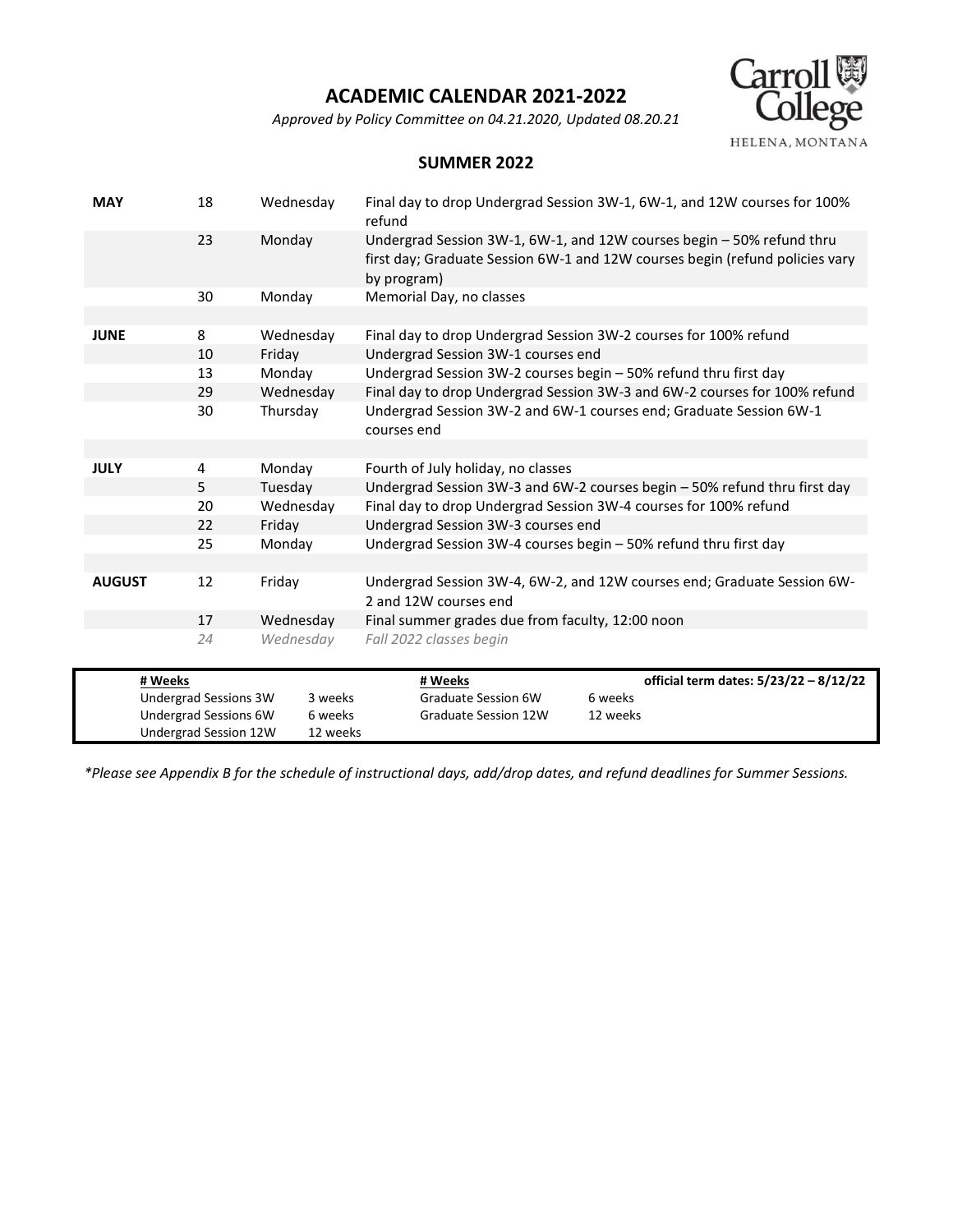

*Approved by Policy Committee on 04.21.2020, Updated 08.20.21*

## **Appendix A: Modular Sessions for Graduate and Professional Programs**

| <b>FALL 2021</b>      | <b>Session Dates</b>  | <b>Instructional</b><br><b>Days</b> | <b>Holidays/Breaks</b>                             | <b>Add/Drop</b><br><b>Period Ends</b> | <b>Final Day to</b><br>drop with<br>"W" grade | <b>Payment</b><br>$Due*$ | <b>Refund</b><br>Deadlines* | <b>Notes</b>                                                                           |
|-----------------------|-----------------------|-------------------------------------|----------------------------------------------------|---------------------------------------|-----------------------------------------------|--------------------------|-----------------------------|----------------------------------------------------------------------------------------|
| $8W-1$                | $8/25/21 - 10/14/21$  | 36                                  | Sep 6 Labor Day;<br>Oct 15-19 Fall<br><b>Break</b> | 9/1/21                                | 9/23/21                                       | Varies by<br>program     | Vary by<br>program          |                                                                                        |
| 8W-2                  | $10/20/21 - 12/16/21$ | 39                                  | Nov 24-26<br>Thanksgiving<br><b>Break</b>          | 10/27/21                              | 11/18/21                                      | Varies by<br>program     | Vary by<br>program          | Instructional Days includes all of finals<br>week for Fall 2021 semester               |
| <b>SPRING</b><br>2022 | <b>Session Dates</b>  | <b>Instructional</b><br><b>Days</b> | <b>Holidays/Breaks</b>                             | <b>Add/Drop</b><br><b>Period Ends</b> | <b>Final Day to</b><br>drop with<br>"W" grade | <b>Payment</b><br>$Due*$ | <b>Refund</b><br>Deadlines* | <b>Notes</b>                                                                           |
| $8W-3$                | $1/18/22 - 3/4/22$    | 34                                  | Jan 18 MLK Day;<br>Mar 8-12 Spring<br><b>Break</b> | 1/25/22                               | 2/17/22                                       | Varies by<br>program     | Vary by<br>program          |                                                                                        |
| 8W-4                  | $3/14/22 - 5/12/22$   | 42                                  | Apr 15-18 Easter<br><b>Break</b>                   | 3/21/22                               | 4/12/22                                       | Varies by<br>program     | Vary by<br>program          | Instructional Days includes SURF and<br>all of finals week for Spring 2022<br>semester |
| <b>SUMMER</b><br>2022 | <b>Session Dates</b>  | <b>Instructional</b><br><b>Days</b> | <b>Holidays/Breaks</b>                             | <b>Add/Drop</b><br><b>Period Ends</b> | <b>Final Day to</b><br>drop with<br>"W" grade | Payment<br>Due*          | <b>Refund</b><br>Deadlines* | <b>Notes</b>                                                                           |
| <b>12W</b>            | $5/23/22 - 8/12/22$   | 58                                  | May 30 Memor<br>Day; July 4<br>Fourth of July      | 5/23/22                               | 7/14/22                                       | Varies by<br>program     | Vary by<br>program          |                                                                                        |
| 6W-1                  | $5/23/22 - 6/30/22$   | 28                                  | May 30 Memor<br>Day                                | 5/23/22                               | 6/16/22                                       | Varies by<br>program     | Vary by<br>program          |                                                                                        |
| $6W-2$                | $7/5/22 - 8/12/22$    | 29                                  |                                                    | 7/5/22                                | 7/28/22                                       | Varies by<br>program     | Vary by<br>program          |                                                                                        |

\**For the most up-to-date payment and refund deadlines, see [https://www.carroll.edu/business-office/official-dates-deadlines.](https://www.carroll.edu/business-office/official-dates-deadlines)*